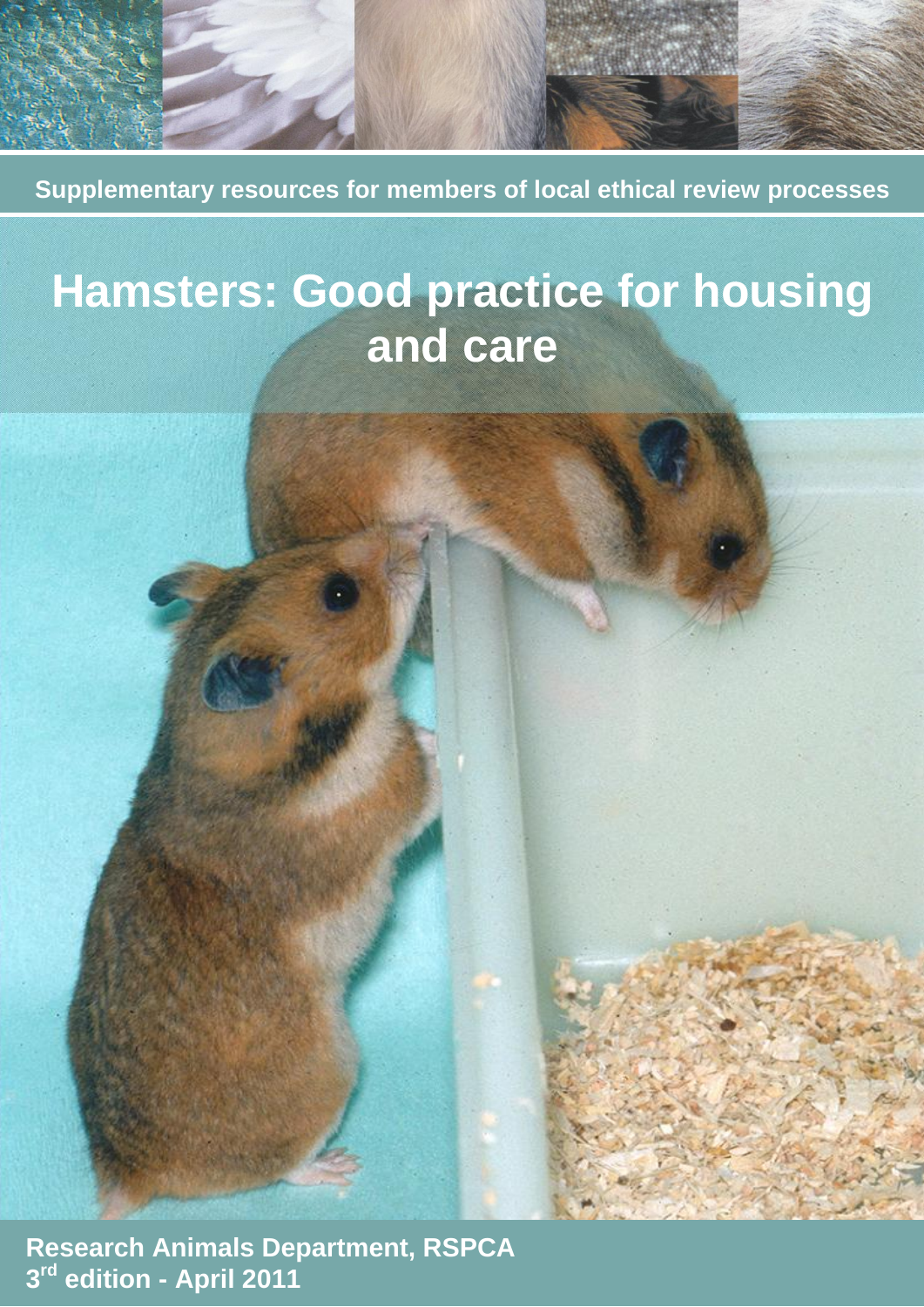

# **Before using these guidance notes, please read the introductory sheet that accompanies this series:**  *Supplementary resources for lay members: an introduction*

# **Natural history**

Several species of hamster are used in the laboratory, including the Chinese hamster (*Cricetus griseus*) and the Golden or Syrian hamster (*Mesocricetus auratus*). This document is about the Syrian hamster. These animals originate from the hot, dry climate of the Middle East. They are nocturnal and build nests in self-dug burrows where they sleep whilst escaping the extremes of temperature during the day.

Burrows contain several chambers with separate areas for nesting, defaecation/urination and hoarding of food items. Grains, chickpeas, insects and green plant material have been discovered in burrows, indicating that hamsters have quite a varied diet.

In the wild, hamsters tend to be aggressive towards each other and lead solitary lives, marking their territories by means of scent glands on their flanks. Hamsters only make social contact with others of their species in order to mate. Nursing mothers live with their dependent young, but otherwise hamsters live alone in their burrows.

# **What hamsters need**

Compared with some other laboratory species, there have been relatively few behavioural studies that have evaluated hamsters' preferences and needs in a laboratory environment. The following list of requirements is based on the results of such studies, supplemented by published observations of hamsters in their natural habitat.

More information on enrichment, welfare, and suitable physical environmental conditions can be found in the references listed at the end of this document.

## **Housing that minimises aggression**

Syrian hamsters are solitary and territorial and consequently both sexes can be aggressive towards each other, so they are commonly singly housed. However, behavioural studies have shown that male laboratory hamsters prefer the company of other hamsters, even though this can result in agonistic encounters and injuries. It is possible for groups of same sex animals to be kept together if groups are formed at weaning or before puberty, and the animals are monitored closely to ensure that they remain compatible.

If hamsters are group housed, it is absolutely vital to provide adequate space and a stimulating environment, particularly refuges to allow animals to escape from each other within the cage. Groups must remain stable.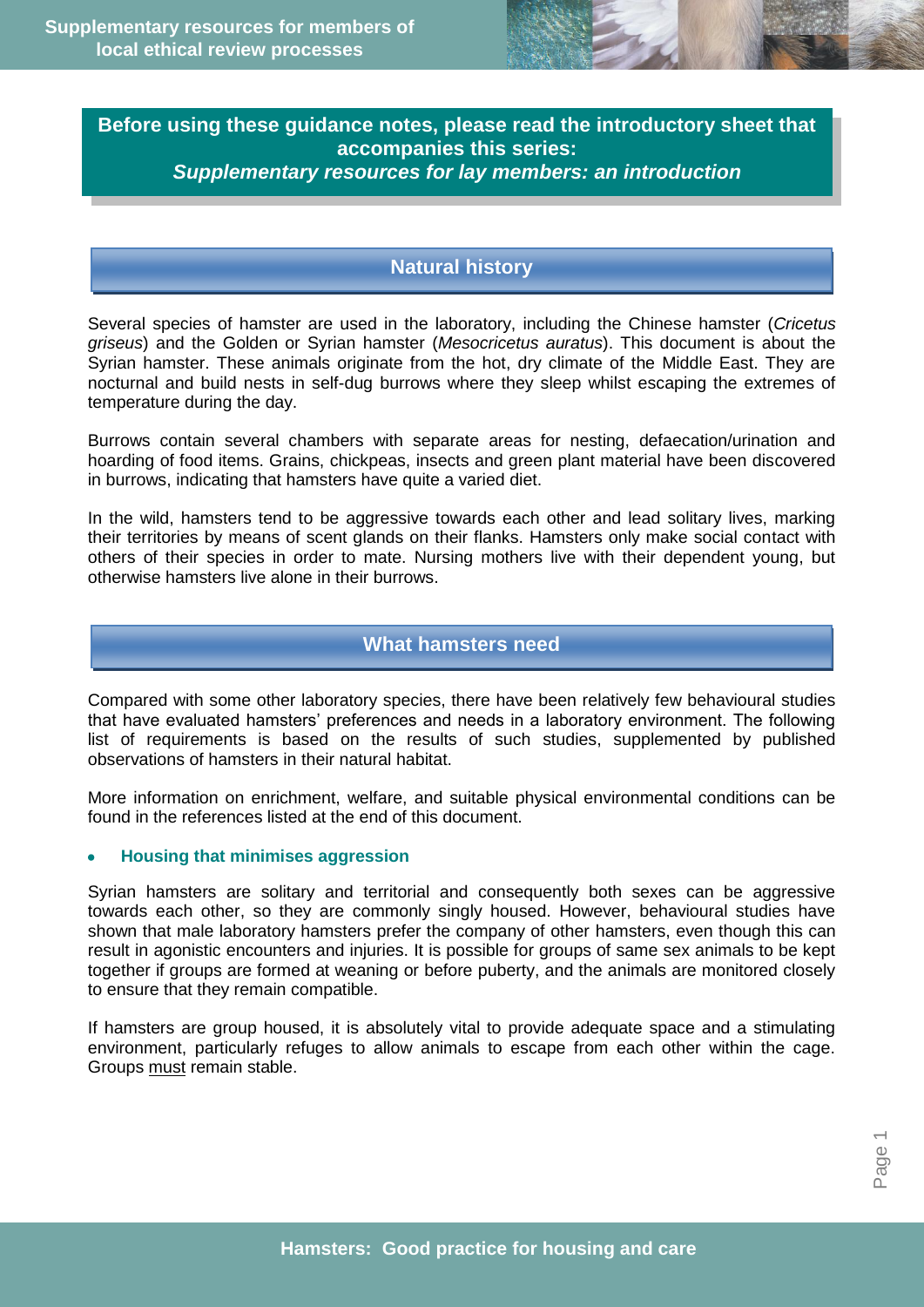#### **Plenty of space and height**

Hamsters need enough space for enrichment to be provided, to permit a range of behaviours, including exercise, foraging and digging, and to allow individuals to distance themselves from each other if they need to when housed in groups. It is therefore important to use the largest cages possible and to allow each hamster plenty of space.

Rearing on the hind legs is a natural exploratory behaviour for hamsters, so they should be able to rear up in at least part of the cage. As a guide, this will require a height of around 18cm for adult animals.

#### **Solid floor with appropriate depth of litter material**

Solid floors should be provided - in common with many other rodents, hamsters prefer solid floors with litter to bare or grid floors. The litter absorbs urine whilst providing a cushioning surface to walk on. It should be provided in a thick enough layer to allow hamsters to express natural digging and hoarding behaviours. Wood shavings make particularly good litter because hamsters can incorporate these into their nests.

Grid floors should not be used since this does not allow the provision of litter. In addition, young animals can repeatedly step though the mesh of grid floors which may cause injury. Wire floors have also been shown to increase aggression and depression.

#### **Nesting materials**

Hamsters are highly motivated to build nests, even when kept in warm conditions, so they should always be provided with appropriate nesting materials. This should be provided in addition to any litter. This is particularly important if the litter is a granular-type material that cannot be incorporated into nests.

#### **Opportunities to forage and hoard**

Foraging and hoarding are natural hamster behaviours. Opportunities to express these can be provided by scattering or burying food items in the litter rather than only providing feed in pellet form in a hopper, and by providing nesting material in which the hamster can hide food.

#### **Something to gnaw**

The incisor teeth of hamsters grow continually and are ground down in the wild when hard or gritty food is eaten. Laboratory hamsters can be provided with cardboard tubes, wood blocks or hay to perform this function.

#### **Environmental enrichment including a refuge or shelter**

The provision of shelters has been shown to reduce aggression in hamsters. Shelters also allow group housed animals to hide from each other to help minimise aggressive encounters. In the wild, hamsters spend most of the time underground. Consequently a shelter that simulates a dark burrow with a tunnel-like entrance would be the most desirable design.

The complexity of the hamsters' environment can be increased by the provision of small cardboard boxes and cardboard tubes. These will be climbed on, used as shelters and also shredded and incorporated into nests.

Some establishments provide running wheels for hamsters, which the animals normally use extensively. However, there is some controversy as to the benefits of running wheels. They may either be viewed as a way of providing exercise and interest, or alternatively as facilitating an obsessive behaviour that disrupts normal time budgets. If running wheels are provided, these should be solid so as to avoid injury.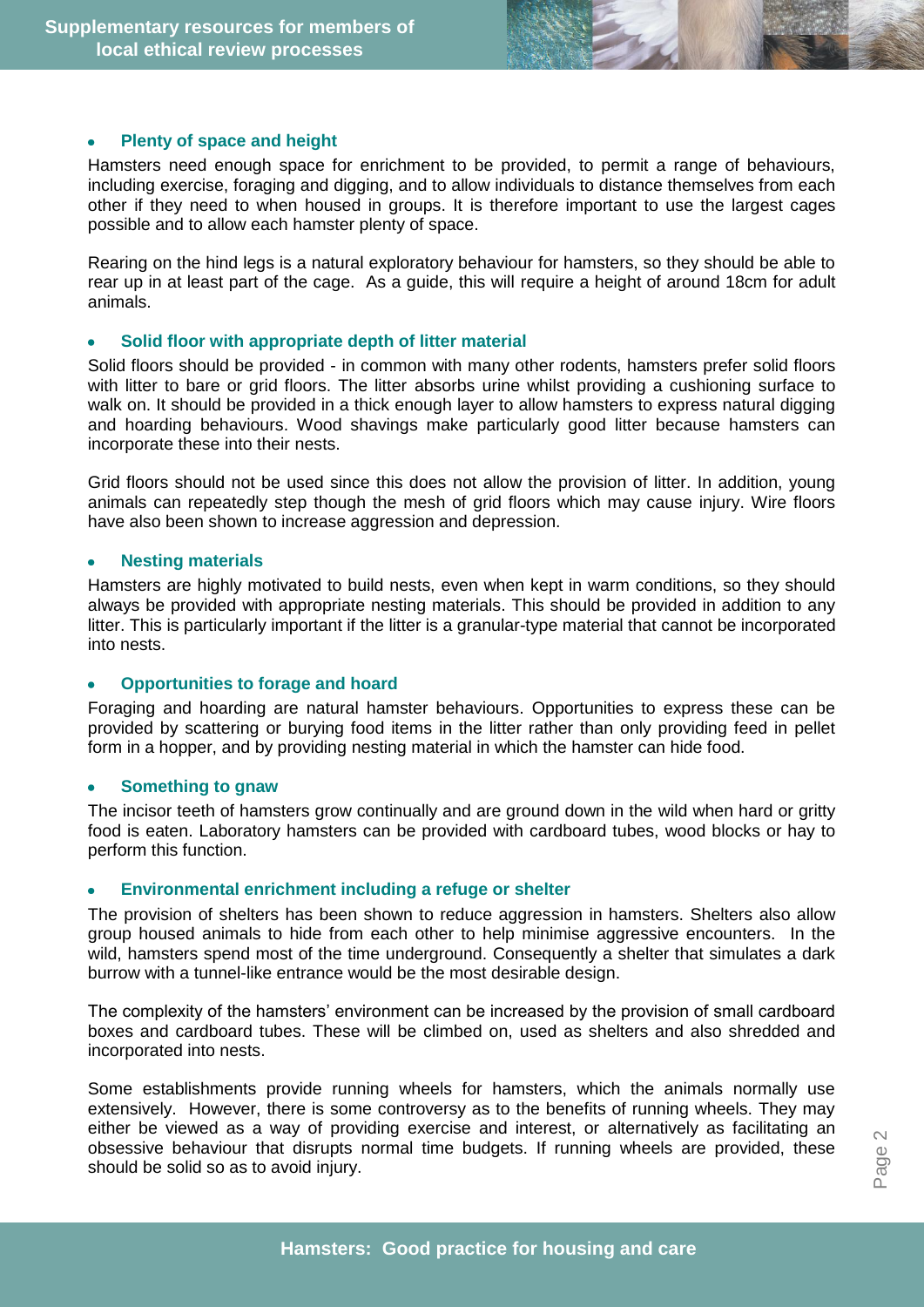

#### **Appropriate light regimes**

Hamsters are nocturnal, so it is good practice for lighting regimes to be set so that the animals' active period (in the dark) is during the human working day wherever possible. This makes it easier to monitor wellbeing and may reduce stress caused by husbandry and experimental procedures.

#### **Acceptable levels of ultrasound**

There are many sources of ultrasound in the laboratory, such as running water, electronic equipment including PC monitors and the animals themselves. Ultrasound is part of the natural environment for hamsters and does not necessarily cause problems, but it is good practice to check each room with a bat detector to ensure that electrical equipment is not creating excessive levels of ultrasound, as this would cause distress.

#### **Sympathetic cleaning protocols**

Hamsters scent mark their territories so, as with some other rodents, cage cleaning can be very disruptive and stressful. They produce little bodily waste which means that cleaning may not be needed as often as with some other laboratory rodents. Transferring some of the used nesting material (but not litter) from the soiled into the clean cage may reduce stress associated with cage cleaning.

Nursing mothers have been known to abandon or kill their young if their environment is disturbed and so cleaning should be restricted to every two weeks for breeding females, avoiding the first two to three days post-partum, to minimise the disturbance to the nesting environment.

## **Potential husbandry related welfare problems and how to resolve them**

**Abnormal or undesirable behaviours** such as stereotypies (*e.g.* back-flipping or circling), anxiety or apathy can indicate that an animal's environment is inappropriate and that the animal is unable to cope. Abnormal behaviours are indicators of poor welfare and if observed there should be a full review of housing and care, addressing all of the issues in this resource.

**Aggression** in group housed animals should be addressed by ensuring that space allowances and stocking densities are adequate and go beyond legal minimum standards. Adding extra refuges and making sure that an appropriately complex environment is provided can also help to reduce aggression and fighting.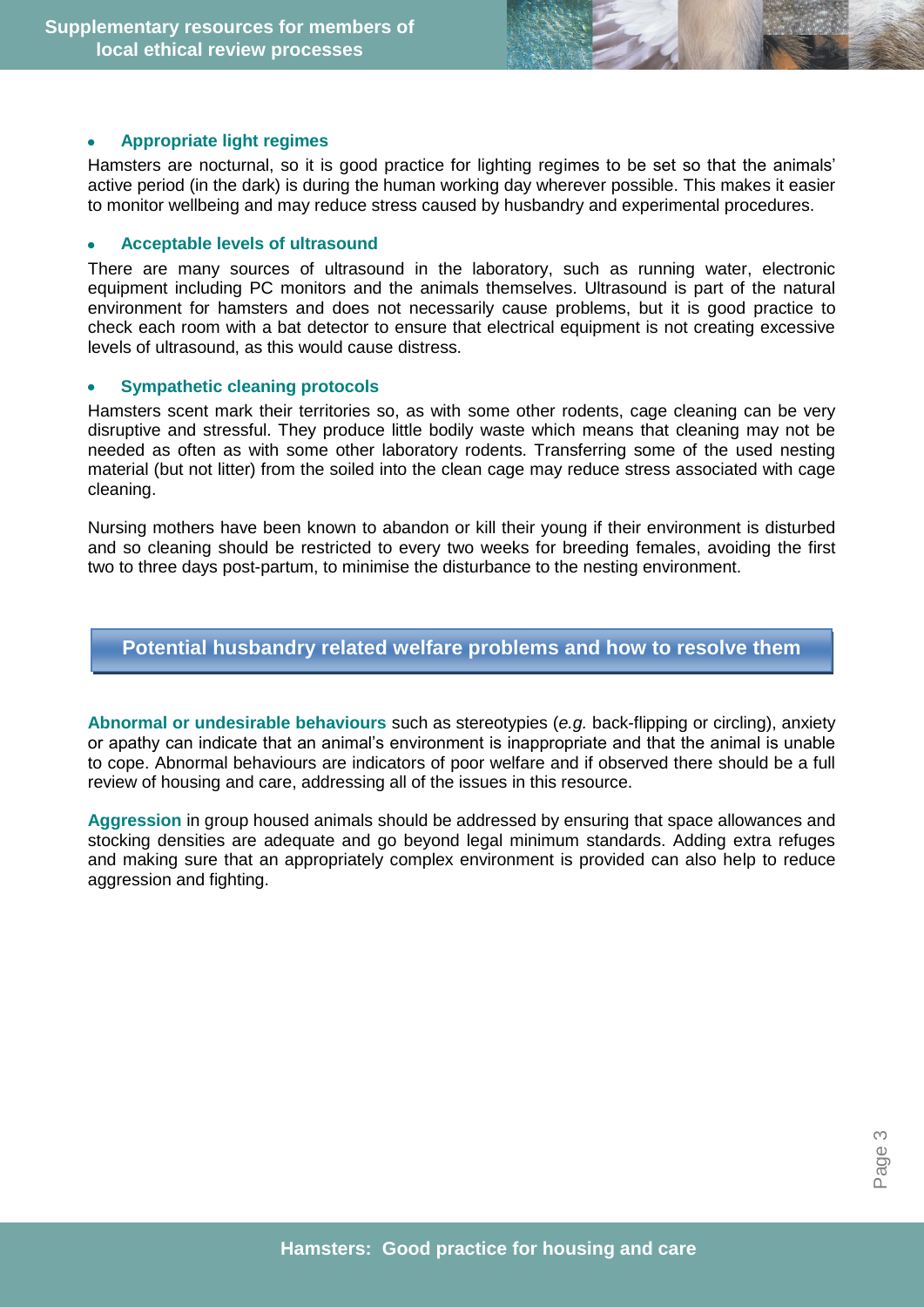**Supplementary resources for members of local ethical review processes**

# **Hamster housing and care: ERP aide-memoire**

| ❖ Social housing that minimises aggression (housed in same sex groups,<br>formed during weaning or before puberty; females individually housed<br>when aggression levels require it) |  |
|--------------------------------------------------------------------------------------------------------------------------------------------------------------------------------------|--|
| ❖ Plenty of space to provide a stimulating environment, and height<br>for rearing                                                                                                    |  |
| Solid floors with litter deep enough for digging and hoarding<br><b>behaviours</b>                                                                                                   |  |
| ❖ Nesting material                                                                                                                                                                   |  |
| ❖ Opportunities to forage and hoard                                                                                                                                                  |  |
| ❖ Something to gnaw                                                                                                                                                                  |  |
| * Additional environmental enrichment (e.g. burrows, cardboard<br>boxes) and refuges                                                                                                 |  |
| ❖ Sympathetic cleaning protocols with some used nesting material<br>(not litter) transferred to the clean cage                                                                       |  |

**Notes**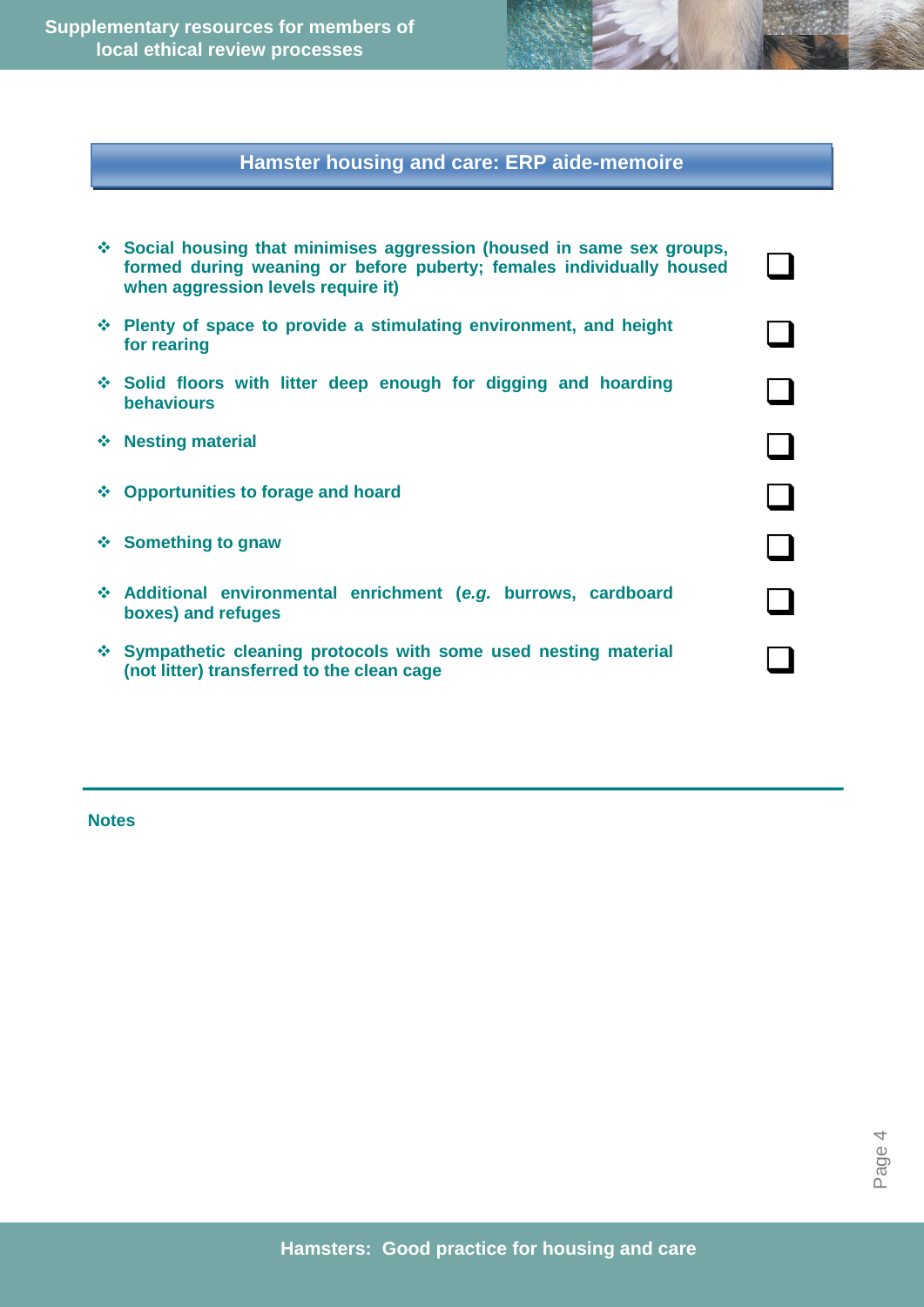# **Recommended references**

- 1. Whittaker D (2010) Hamsters. Ch. 24 in: *The UFAW Handbook on the Care and Management*  of Laboratory Animals, 8<sup>th</sup> edn (R Hubrecht & J Kirkwood, eds), pp 348-358. Oxford: Wiley-Blackwell Ltd.
- 2. Kuhnen G (2002) Comfortable quarters for hamsters in research institutions. In: Comfortable Quarters for Laboratory Animals, 9<sup>th</sup> edn (V & A Reinhardt, eds), pp 33-37. Washington DC, Animal Welfare Institute, [www.awionline.org](http://www.awionline.org/) NOTE: the 10<sup>th</sup> edition of *Comfortable Quarters* is under production at the time of writing.
- 3. NC3Rs (2008) *Rodents*. [www.nc3rs.org.uk/informationportal](http://www.nc3rs.org.uk/informationportal) click on "Rodents".
- 4. Sørensen DB, Krohn T, Hansen HN, Ottesen JL & Hansen AK (2005) An ethological approach to housing requirements of golden hamsters, Mongolian gerbils and fat sand rats in the laboratory - a review. *Applied Animal Behaviour Science* **94:** 181-195.



How useful did you find this document? Feedback would be greatly appreciated - please contact [erp-laymembers@rspca.org.uk](mailto:erp-laymembers@rspca.org.uk)

**Image credits**: Photodisc; Newcastle University